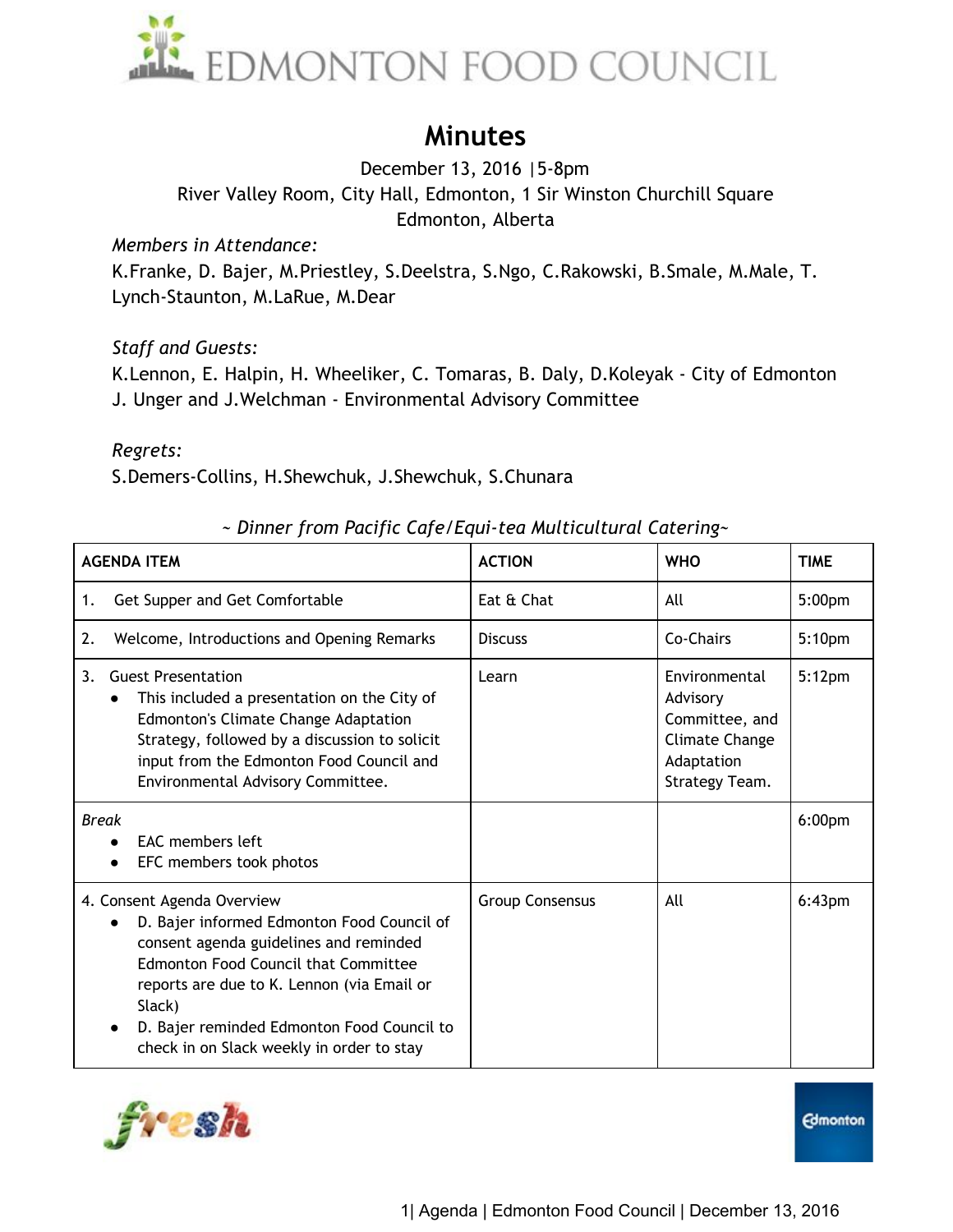

| informed on information sharing and decision<br>making.                                                                                                                                                                                                                                                                                                                                                                                                                                                                                                                                                                                                                                                                                                                                                                                                                                                                                                                                                                                                                                                                                                                                                                                     |                                                                                                                                                                                                                                                                                                                                                 |           |           |
|---------------------------------------------------------------------------------------------------------------------------------------------------------------------------------------------------------------------------------------------------------------------------------------------------------------------------------------------------------------------------------------------------------------------------------------------------------------------------------------------------------------------------------------------------------------------------------------------------------------------------------------------------------------------------------------------------------------------------------------------------------------------------------------------------------------------------------------------------------------------------------------------------------------------------------------------------------------------------------------------------------------------------------------------------------------------------------------------------------------------------------------------------------------------------------------------------------------------------------------------|-------------------------------------------------------------------------------------------------------------------------------------------------------------------------------------------------------------------------------------------------------------------------------------------------------------------------------------------------|-----------|-----------|
| 4.1 Today's agenda. Moved by M.Male,<br>seconded by T.Lynch-Staunton.Approved.<br>4.2 Last meeting minutes<br>Approved with amendment (Item 6.4: Moved<br>by K. Franke, Seconded by M. Male) Moved by<br>M.Male, seconded by T.Lynch-Staunton.<br>Approved.                                                                                                                                                                                                                                                                                                                                                                                                                                                                                                                                                                                                                                                                                                                                                                                                                                                                                                                                                                                 |                                                                                                                                                                                                                                                                                                                                                 | Co-Chairs | $6:41$ pm |
| 5. Committee Briefings<br>5.1 Communication Committee Report,<br>Provided by M.Male<br>Set up email, find funding to host<br>$\circ$<br>website.<br>Request to contract someone to<br>$\circ$<br>maintain social media. Other options<br>include using Buffer or Ensuite to<br>manage, or switch off monthly<br>between Committee members.<br>Request to use Edmonton Food<br>$\circ$<br>Council budget to produce content<br>and FAQ's for Edmonton Food Council<br>Met with A. Hill who approved social<br>$\circ$<br>media plans<br>"fresh at a glance" document<br>$\circ$<br>Request: Powerpoint template<br>$\circ$<br>Action item: \$15-20/month for web<br>$\circ$<br>hosting.<br>M. Male requested budget discussion<br>$\circ$<br>K. Lennon informed Edmonton Food<br>$\circ$<br>Council that there is \$30,000 in the<br>fresh implementation budget, some<br>used for Wayne Roberts at Cultivating<br>Connections<br>Identifying Edmonton Food Council's<br>$\circ$<br>goals, strategic direction. Establish<br>overarching goals for 2017. Current<br>lens is food security, determine what<br>to achieve.<br>Recap of Edmonton Food Council<br>$\circ$<br>Goals can be found on the Website<br>and in the terms of reference. | <b>ACTION:</b><br>Each Committee to<br>draft a budget request<br>for mid-January 2017.<br><b>ACTION: Each</b><br>committee to review<br>goals using the lens of<br>food security.<br>ACTION: K. Lennon to<br>review budget approval<br>process and report back<br>to Council.<br><b>TABLED: Financial</b><br>review until late<br>January 2017. |           |           |

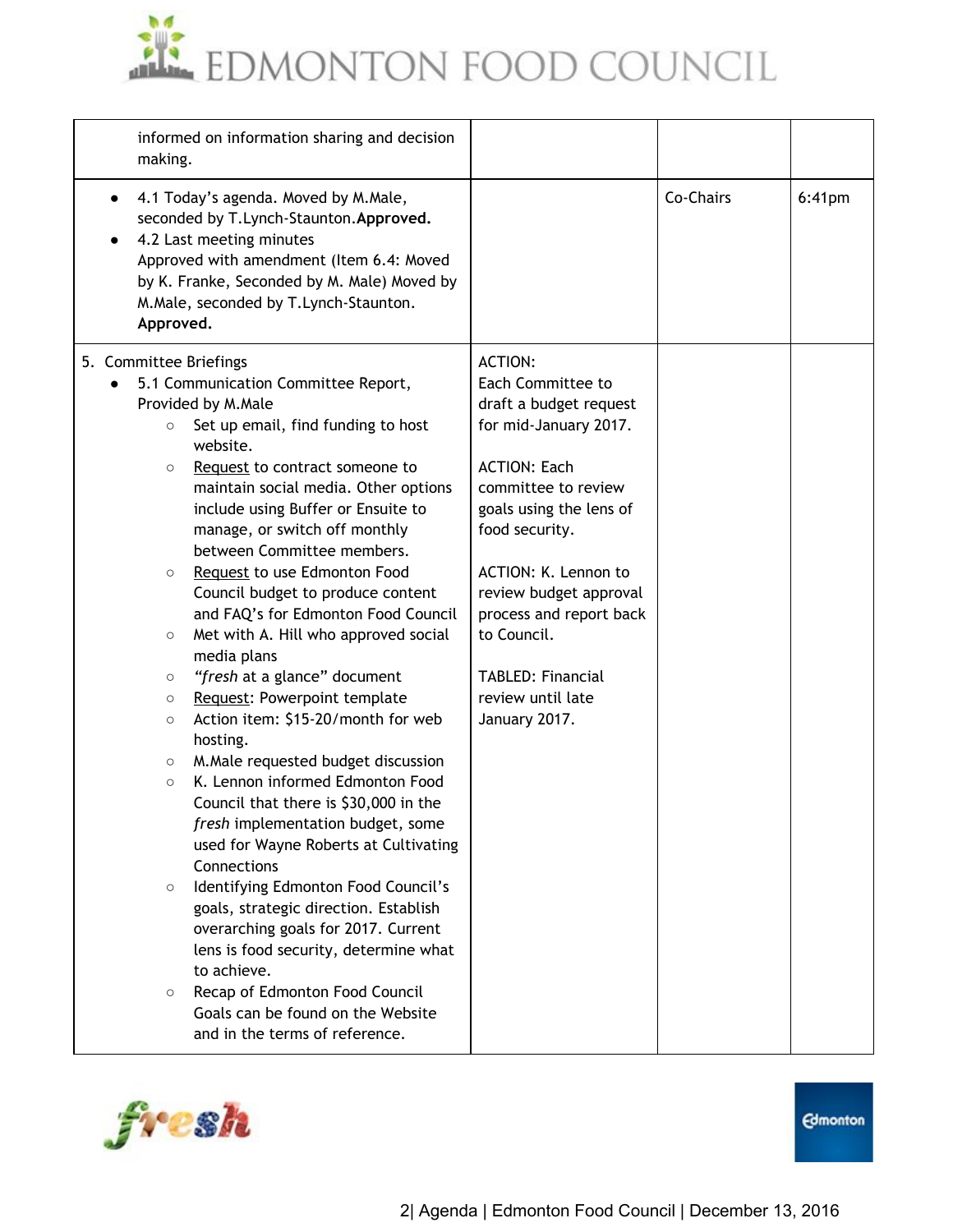

| Purpose is to advise administration,<br>act on implementation of fresh,<br>communicate, convene, & connect.<br>Budget request: \$5,000 ask from<br>$\circ$<br>Measurement Committee to design<br>infographics & images, update<br>website, content management, clean<br>& error free management, 2-3hrs per<br>week.<br>Structure for budget $\rightarrow$ Kathryn to<br>$\circ$<br>provide parameters and clarification;<br>what costs would be absorbed by<br>COE, what would come out of fresh<br>budget. Review of what has been<br>spent in previous years.                                                                                                                                                                                                                                                                                   |                                                                                                                                                                                                                                                              |  |
|----------------------------------------------------------------------------------------------------------------------------------------------------------------------------------------------------------------------------------------------------------------------------------------------------------------------------------------------------------------------------------------------------------------------------------------------------------------------------------------------------------------------------------------------------------------------------------------------------------------------------------------------------------------------------------------------------------------------------------------------------------------------------------------------------------------------------------------------------|--------------------------------------------------------------------------------------------------------------------------------------------------------------------------------------------------------------------------------------------------------------|--|
| 5.2 Events Committee Report, provided by<br>C.Rakowski<br>World Food day was a success, around<br>$\circ$<br>100 attendance, raised \$177 & 120 kg<br>of food for Edmonton's Food Bank<br>Learned how to structure & manage<br>$\circ$<br>Q&A sessions. Participants were<br>excited & engaged. Positive feedback<br>from evaluation survey, available<br>here.<br>Cultivating Connections: COE &<br>$\circ$<br><b>Edmonton Food Council hosting</b><br>opening night event at City Hall.<br>Regional Mayors panel to discuss food<br>security in their municipalities. Dr.<br>Kevin Jones to moderate. C.<br>Rakowski & K. Franke will pair 5 chefs<br>with Kids In the Hall and there will be<br>a wine tasting room at Kids in the<br>Hall.<br>All speakers are required to pay for<br>$\circ$<br>the conference, but opening night is<br>free. | Action: E. Halpin to<br>pass World Food Day<br>feedback on to<br>governance committee.<br><b>ACTION: Events</b><br>Committee to meet in<br>early January.<br>ACTION: K.Lennon to<br>look into options for<br>covering registration<br>costs for EFC members. |  |
| 5.3 Governance Committee (K.Franke)<br>No report at this time<br>$\circ$                                                                                                                                                                                                                                                                                                                                                                                                                                                                                                                                                                                                                                                                                                                                                                           |                                                                                                                                                                                                                                                              |  |
| 5.4 Measurement Committee Report,                                                                                                                                                                                                                                                                                                                                                                                                                                                                                                                                                                                                                                                                                                                                                                                                                  | <b>ACTION:</b>                                                                                                                                                                                                                                               |  |

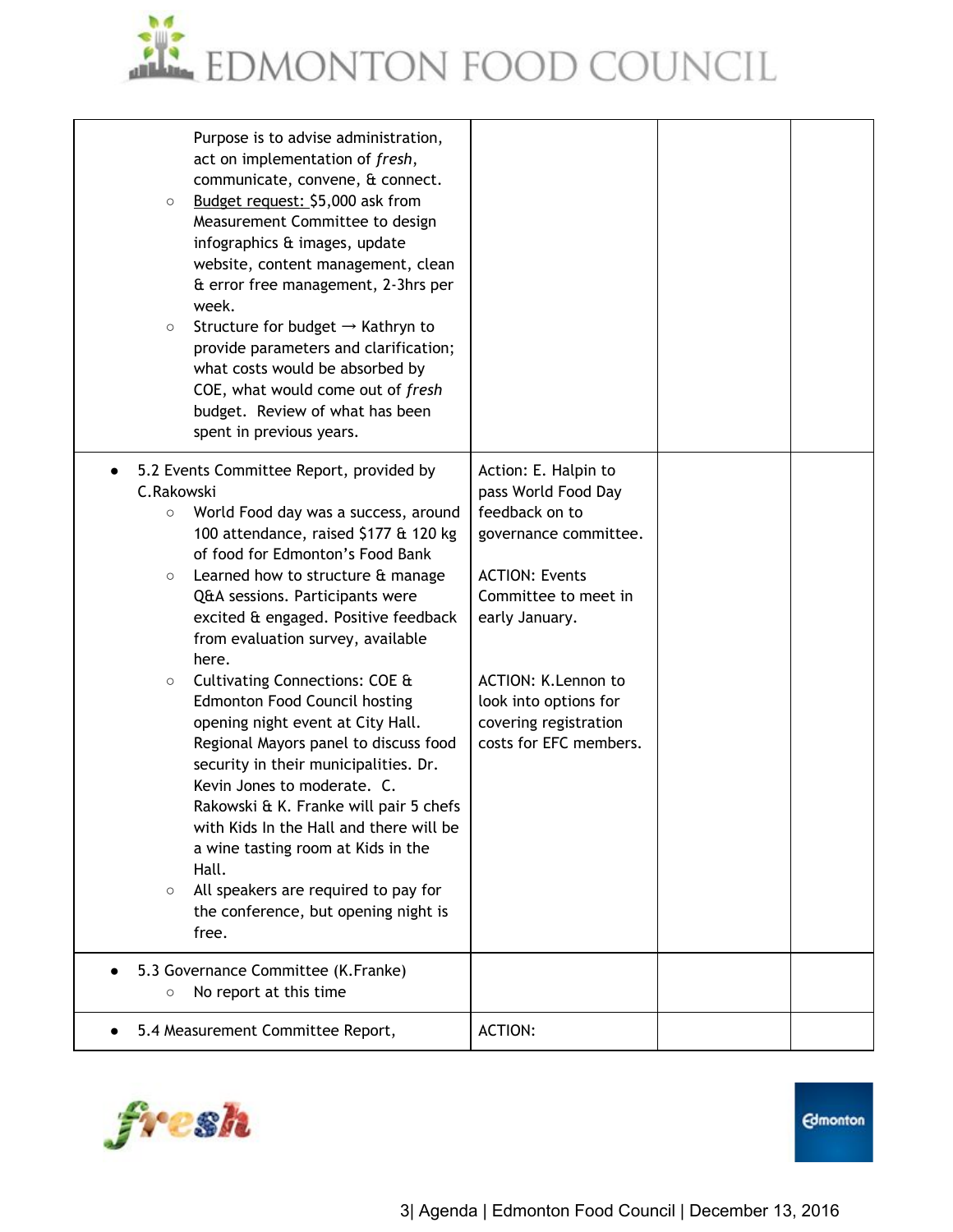

| provided by D.Bajer.<br>Discussion around goals, 2 stand out:<br>$\circ$<br>1) To assess Edmonton's food assets &<br>systems as laid out in fresh, & identify<br>agencies who can provide this<br>information. Map changes. Create a<br>list of assets and where to find them<br>(such as land, fruit trees, farms,)<br>Facilitate formal discussion. Some<br>data is easily accessible, open data<br>team can apply filters such as<br>fruit-bearing trees.<br>2) Assess progress of Council as it<br>$\circ$<br>relates to fresh. Asset Map $\rightarrow$ EFC can<br>advise City, do ground work, and pass<br>it off to COE, help determine<br>mechanics. Member satisfaction,<br>Sandra $\rightarrow$ Self assessment tool.<br>Insight survey results from August are<br>$\circ$<br>available on open data. No<br>identifiable information available.<br>Second annual survey in March 2017.<br>Revisions finalized - M. Dear & K.<br>Lennon. Last year's survey to be used<br>as a benchmark. | D. Bajer to share<br>current Food Asset Map<br>and list with Edmonton<br><b>Food Council</b><br><b>ACTION:</b><br>S. Ngo to post food<br>redistribution<br>information on Slack<br>platform. |           |
|---------------------------------------------------------------------------------------------------------------------------------------------------------------------------------------------------------------------------------------------------------------------------------------------------------------------------------------------------------------------------------------------------------------------------------------------------------------------------------------------------------------------------------------------------------------------------------------------------------------------------------------------------------------------------------------------------------------------------------------------------------------------------------------------------------------------------------------------------------------------------------------------------------------------------------------------------------------------------------------------------|----------------------------------------------------------------------------------------------------------------------------------------------------------------------------------------------|-----------|
| 5.5 Policy Committee Report, provided by<br>M.Male<br>Outstanding action items from<br>$\circ$<br>previous meeting.<br>Breathe: Edmonton's Green Network<br>$\circ$<br>Strategy $\rightarrow$ Met with Edmonton Food<br>Council, food sustainability is a<br>priority for them. Draft report due in<br>January, Policy committee to review<br>and respond. High level plan. Next<br>step to review implementation plan.<br>Edmonton Metropolitan Region<br>$\circ$<br>Growth Plan $\rightarrow$ urban growth &<br>preservation strategy for surrounding<br>municipalities. Density targets set<br>high to allow for preservation of<br>farmland. Calls for regional<br>agriculture master plan.                                                                                                                                                                                                                                                                                                   | Update                                                                                                                                                                                       | $7:34$ pm |

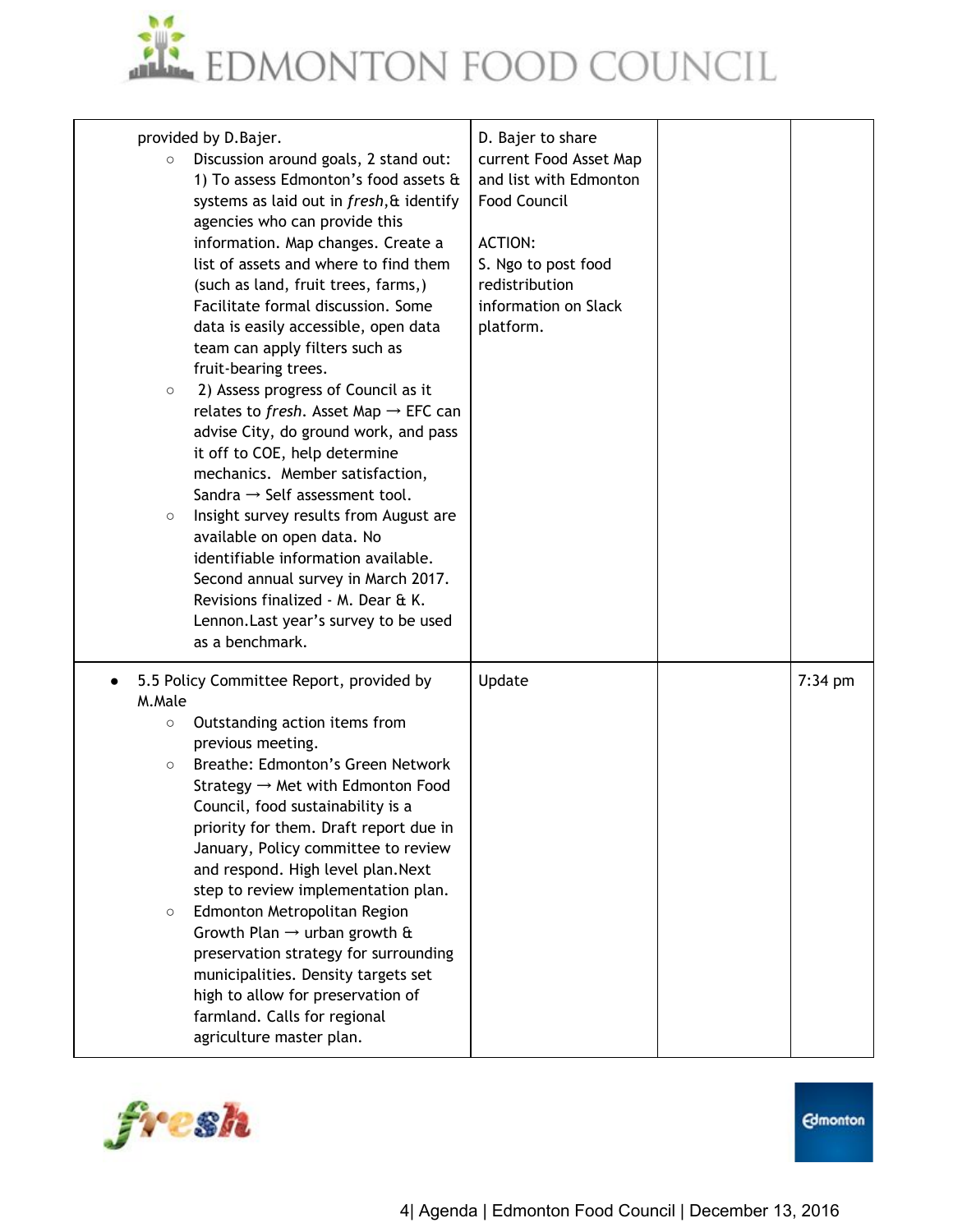EDMONTON FOOD COUNCIL

| 6. Motion: Request funding of \$20/month for Website<br>Hosting                                                                                                                                                                                                                                                                                                                                                                                                                                                                                                                                                                                                                                                                                                                                                                                                                                                                                                                                                                                                                                                                                                                                                                                                                                                                                                                                                          | Motion:<br>All in favour                                                                             |          | $7:48$ pm |
|--------------------------------------------------------------------------------------------------------------------------------------------------------------------------------------------------------------------------------------------------------------------------------------------------------------------------------------------------------------------------------------------------------------------------------------------------------------------------------------------------------------------------------------------------------------------------------------------------------------------------------------------------------------------------------------------------------------------------------------------------------------------------------------------------------------------------------------------------------------------------------------------------------------------------------------------------------------------------------------------------------------------------------------------------------------------------------------------------------------------------------------------------------------------------------------------------------------------------------------------------------------------------------------------------------------------------------------------------------------------------------------------------------------------------|------------------------------------------------------------------------------------------------------|----------|-----------|
| 7.<br>City of Edmonton fresh Implementation Updates<br>(any information not covered in consent agenda)<br>Northlands Vision 2020<br>2 Sustainability Scholar projects approved,<br>$\bullet$<br>positions are posted here.<br>City of Edmonton Briefing (K.Lennon)<br>City Council motion to review<br>Northlands strategy's alignment with<br>fresh & food security. Goes to City<br>Council at the end of Q1.<br>Terms of Reference for Area<br>Redevelopment on Northlands Site -<br>Horse Barns, Racetrack and other<br>Surplus Lands were approved by City<br>Council on Dec.13, 2017 (Agenda Item<br>6.1.3). The terms of reference<br>include a food & agriculture lens<br>applied. The Edmonton Food Council<br>has been named as a stakeholder in<br>the Project Summary.<br>Two Sustainability scholars positions<br>to work on fresh, May - August,<br>20hr/wk paid internship, ne on<br>surplus food redistribution, one on<br>Policy Scan. Please circulate the job<br>posting.<br>Workshop with Wayne Roberts - Feb.3<br>Input on workshop with<br>$\circ$<br>Wayne Roberts Feb 3. Please<br>send content ideas. M. Dear<br>suggested content $\rightarrow$<br>understanding best practices,<br>purposes, life cycle, evolution<br>& growth. Use Slack to<br>discuss.<br>Dedicated workshop morning<br>$\circ$<br>exclusive with EFC. Afternoon<br>workshop open to other<br>organizations working on food | Information<br>Action:<br>K. Lennon to send out<br>doodle poll to<br>determine next meeting<br>date. | K.Lennon | $7:55$ pm |